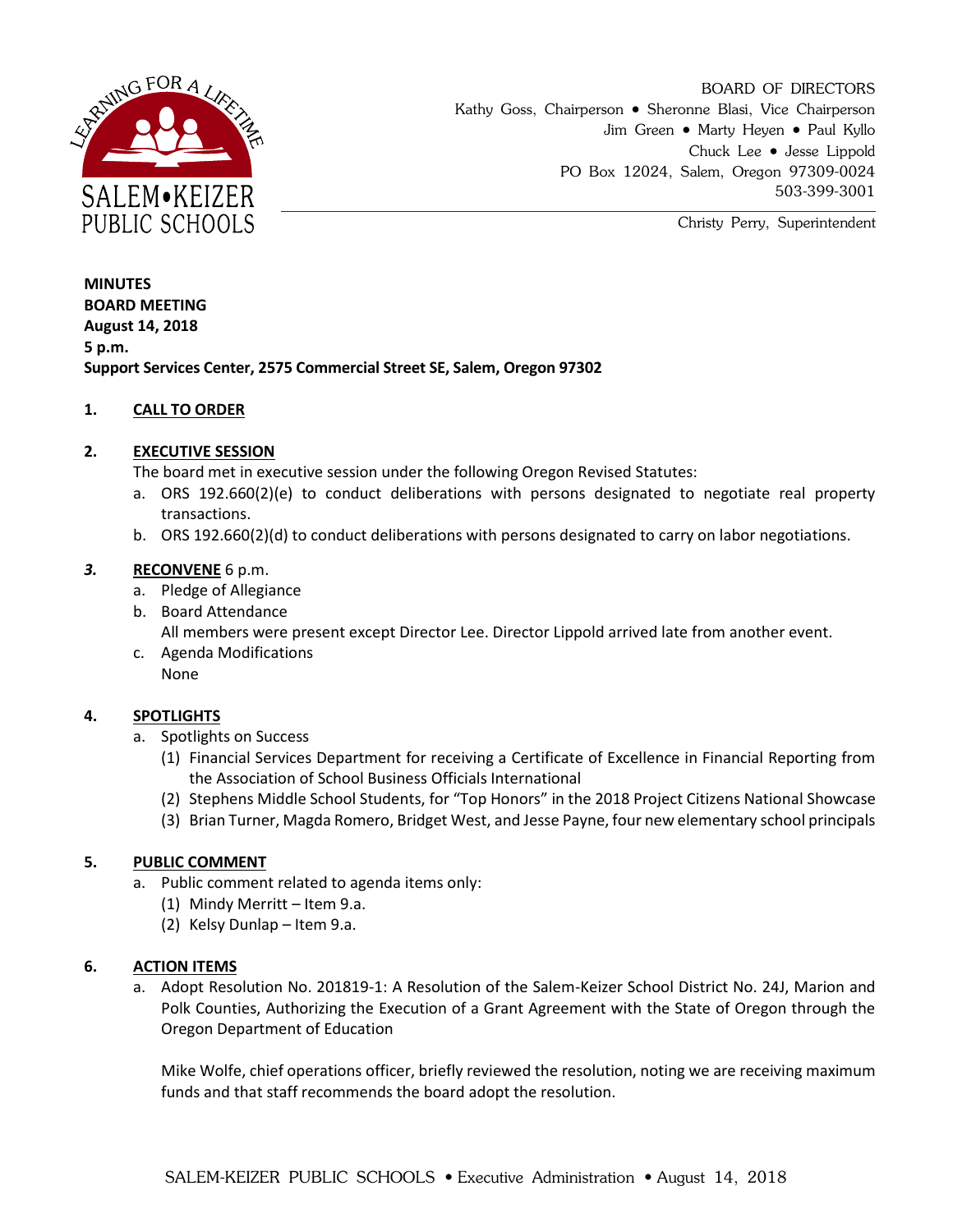Director Blasi moved and Director Heyen seconded to adopt Resolution No. 201819-1: A Resolution of the Salem-Keizer School District No. 24J, Marion and Polk Counties, Authorizing the Execution of a Grant Agreement with the State of Oregon through the Oregon Department of Education. There was no discussion. The motion passed unanimously.

## **7. CONSENT CALENDAR**

- a. Acceptance of Grants (None)
- b. Personnel Actions

Director Green moved and Director Kyllo seconded to approve the Consent Calendar. The motion passed unanimously.

## **8. READINGS**

a. None

# **9. REPORTS**

a. Executive Limitations No. 3: Relationships with Students, Parents, Community

Superintendent Perry presented the Executive Limitations No. 3 report, noting there are a number of policies that have been changed. Superintendent Perry highlighted the following items:

- Student Equity Committee, District, Equity Committee, Equity Lens
- **•** Boundary Process
- Bond Oversight Committee
- Attendance Campaign
- SPED Workgroups

She further noted we will be pulling together the district's equity policy with the board's equity lens, and she will report further at a future board meeting.

The board made a few comments and expressed varying views about the EL-3 report.

#### b. Head Start Report

Stephanie Whetzel, early childhood programs coordinator, presented the annual report for Head Start. She reviewed programs in general and data specific to Head Start. Equity work is becoming part of the program. They are also working on engaging families with regard to attendance.

c. Data Teams

Missy Thurman from Ed Excellence presented a report on data teams. She provided background on Ed Excellence, an explanation of equality vs. equity, an overview of the data team process, and how to use training and data to meet student needs. The board asked clarifying questions, which Ms. Thurman addressed.

d. Attendance Campaign – Every Day, 24J

Lillian Govus, director of community relations and communications, reported on the district's new attendance campaign – Every Day, 24J. She addressed chronic absenteeism, with data specific to SKPS. She noted the attendance campaign kickoff is September 4, 2018, from 5-7 p.m. at Auburn Elementary School. The board made comments and asked questions, which Director Govus addressed.